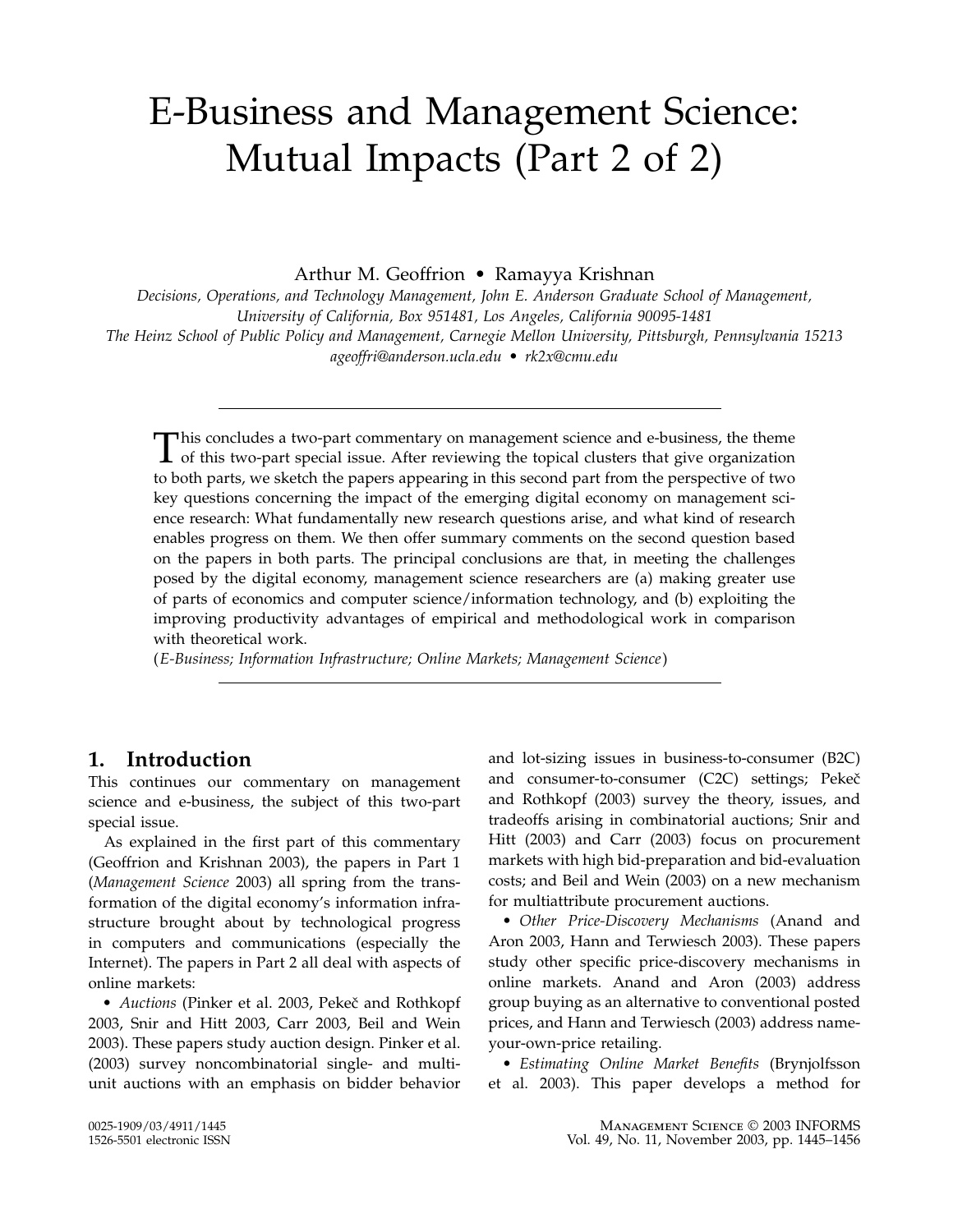estimating the consumer surplus gains from increased product variety.

• E-Procurement (Kleindorfer and Wu 2003). This paper surveys its topic from a highly integrative vantage point that stresses risk management.

Papers are printed in the above order.

In summary, the papers fall into the natural thematic groupings of Table 1.

As detailed last month in Part 1, two key questions serve to focus both parts of this commentary. Both questions are framed in terms of a process view of management science that considers research products (including archived data, hypotheses, algorithms, insights and findings from models, modeling paradigms, software, theory, and tools and methods) to be the result of research work (empirical, methodological, theoretical, or precursive) stimulated by research questions. The two key questions are:

Q1 (Research Questions). What fundamentally new or revitalized research questions of importance to

Table 1 Thematic Organization of Parts 1 and 2

| Theme                                | Article                                                                                                                                                   |
|--------------------------------------|-----------------------------------------------------------------------------------------------------------------------------------------------------------|
| Information infrastructure (Part 1)  |                                                                                                                                                           |
| From voluminous data to<br>decisions | Elmaghraby and Keskinocak (2003)*<br>Spann and Skiera (2003)<br>Padmanabhan and Tuzhilin (2003)*<br>Murthi and Sarkar (2003)*<br>Boyd and Bilegan (2003)* |
| Strategic interactions               | Swaminathan and Tayur (2003)*                                                                                                                             |
|                                      | Dellarocas (2003)*<br>Murthi and Sarkar (2003)*<br>Elmaghraby and Keskinocak (2003)*                                                                      |
| Network infrastructure               | Datta, Dutta, Thomas, and<br>VanderMeer (2003)*                                                                                                           |
| Online markets (Part 2)              |                                                                                                                                                           |
| Auctions                             | Pinker, Seidmann, and Vakrat (2003)*<br>Pekeč and Rothkopf (2003)*<br>Snir and Hitt (2003)<br>Carr (2003)<br>Beil and Wein (2003)                         |
| Other price-discovery mechanisms     | Anand and Aron (2003)<br>Hann and Terwiesch (2003)                                                                                                        |
| Estimating online market benefits    | Brynolfsson, Hu, and Smith (2003)                                                                                                                         |
| E-procurement                        | Kleindorfer and Wu (2003)*                                                                                                                                |

Note. Survey articles are indicated by an asterisk.

managers are arising from the emerging digital economy?

Q2 (Research Work). What kind of research work is being done to make progress on the research questions just identified?

The next section sketches the nine papers published in this issue from the perspective of these questions. Section 3 gives our summary comments on Q2 based not only on these papers, but also on the papers appearing in last month's special issue and in our earlier special issue of Interfaces on e-business (Interfaces 2001). Our summary comments on Q1, based on the same set of papers, already appeared last month (note that all of the papers in this issue are mentioned in that commentary).

## 2. The Papers: Online Markets Cluster

For each paper, after a brief introduction, we sketch the fundamentally new or revitalized managementoriented research questions that it brings to light. We then sketch the kinds of research work that it exhibits, with particular attention to contributions from other disciplines.

#### 2.1. "Managing Online Auctions: Current Business and Research Issues" (Pinker et al. 2003)

Online auctions differ from their physical counterparts in important ways, including the following: reduced transaction costs; the ease of setting their duration to suit the characteristics of the product or service being auctioned; the ability of participants to join at any time; the relative ease with which identities can be switched online; the use of advanced information technology to permit auction participants to describe complex products or services; and the ability to dynamically alter auction lot sizes. The focus of this paper is on understanding the implications of these characteristics for bidding behavior as well as for auction design, in single- and multiunit (multiple units of the same good) auctions.

Research Questions. The distinctive characteristics of online auctions generate new questions about equilibrium bidding strategies, revenue expectations,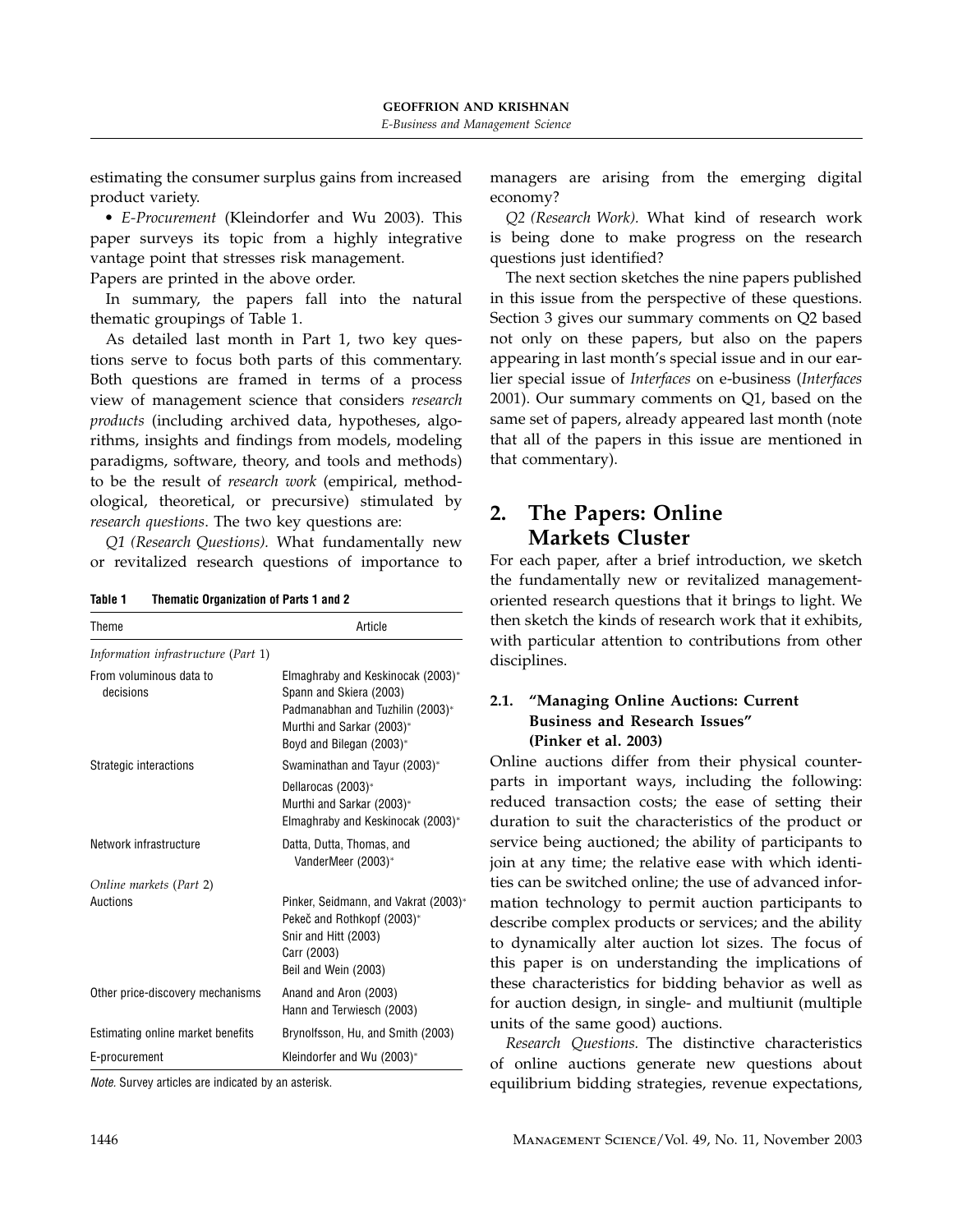and auction design. Of particular interest are the following: What is the impact of design parameters such as minimum bid increment and reservation prices (secret or revealed to all participants) on realized price in a single-unit auction? In a multiunit auction, what is the optimal auction design in terms of the number of auctions to hold, the lot sizes that should be put up in each such auction, and the duration of each such auction? Empirically, what are the long-term costs and benefits in a business-tobusiness (B2B) context of online auctions as a procurement channel in contrast to contracting through a traditional RFQ/RFP process?

Research Work. This paper surveys pertinent empirical and theoretical work in the auction theory, management science, and information systems literatures. Given the ease with which real data can be collected from bidding logs in online auctions, empirical research using econometric methods can readily answer questions about bidding behavior under a variety of auction design parameters. An example is the analysis of bid time-stamps and valuations to determine the revenue impact of arrival patterns of bids with respect to hard and soft deadlines. Multiunit auctions do not conform to the assumptions used in auction theory as developed by economists. Theoretical and empirical research for these auctions requires taking bidder behavior and lot-size (and associated) inventory considerations into account, necessarily drawing on the rich literature in economics on auction theory and in management science on inventory theory. An example of such interdisciplinary work for repeated auctions is the use of empirically estimated bidder valuation distributions with a Bayesian learning mechanism to make optimal lot-sizing decisions.

Finally, recent work has discussed some potential problems with online auctions such as the significant costs associated with switching suppliers and the lack of incentives for suppliers to make relationshipspecific investments. Some of these issues can be addressed using auction markets that take dimensions other than price into account (e.g., quality and reliability). Theoretical and empirical research is required to understand the short-term and long-term costs and benefits of B2B procurement auctions.

#### 2.2. "Combinatorial Auction Design" (Pekeč and Rothkopf 2003)

Combinatorial auctions are a particular type of simultaneous multiunit auction in which all-ornothing bids for combinations of items are submitted and the auction mechanism allocates sets of items to winners. Such auctions are appropriate when value interactions arise from complementarity among some items. Their practical application has been limited by the computational difficulty faced by bidders in specifying bids and by auctioneers in determining winners.

Research Questions. The deployment of combinatorial auctions has energized considerable work on efficient algorithms and heuristic methods for solving the winner-determination problem. Since the formulation of this problem depends on the types of bids permitted, new questions arise concerning the interaction between the bid specification restrictions and the complexity of winner determination. For example, what is the tradeoff between the expressive power of the bid specification language and the difficulty of winner determination? Can experimental evidence illuminate the usability of bid specification languages? To what extent can user interfaces incorporate decision support technologies to mitigate the complexity of bid preparation?

Typical questions posed about auctions such as equilibrium bidding strategies and revenue expectations are also of interest for combinatorial auctions. Of particular interest are bidding strategies in real combinatorial auctions, in light of the incentive to coordinate efficiently. Since signaling through bidding can facilitate such coordination but also facilitate collusive behavior, how is this accomplished in the absence of face-to-face interactions? In addition, other auction questions that are easy in simple auctions, such as resolving ties, provide design dilemmas in combinatorial auctions.

Research Work. This paper surveys the operations research, computer science, and economics literatures on combinatorial auction design. The winner determination problem in these auctions is a combinatorial optimization problem. Since alternative bid specification languages and mechanisms (e.g., simultaneous progressive auctions) result in different winner-determination problems, this topic has gener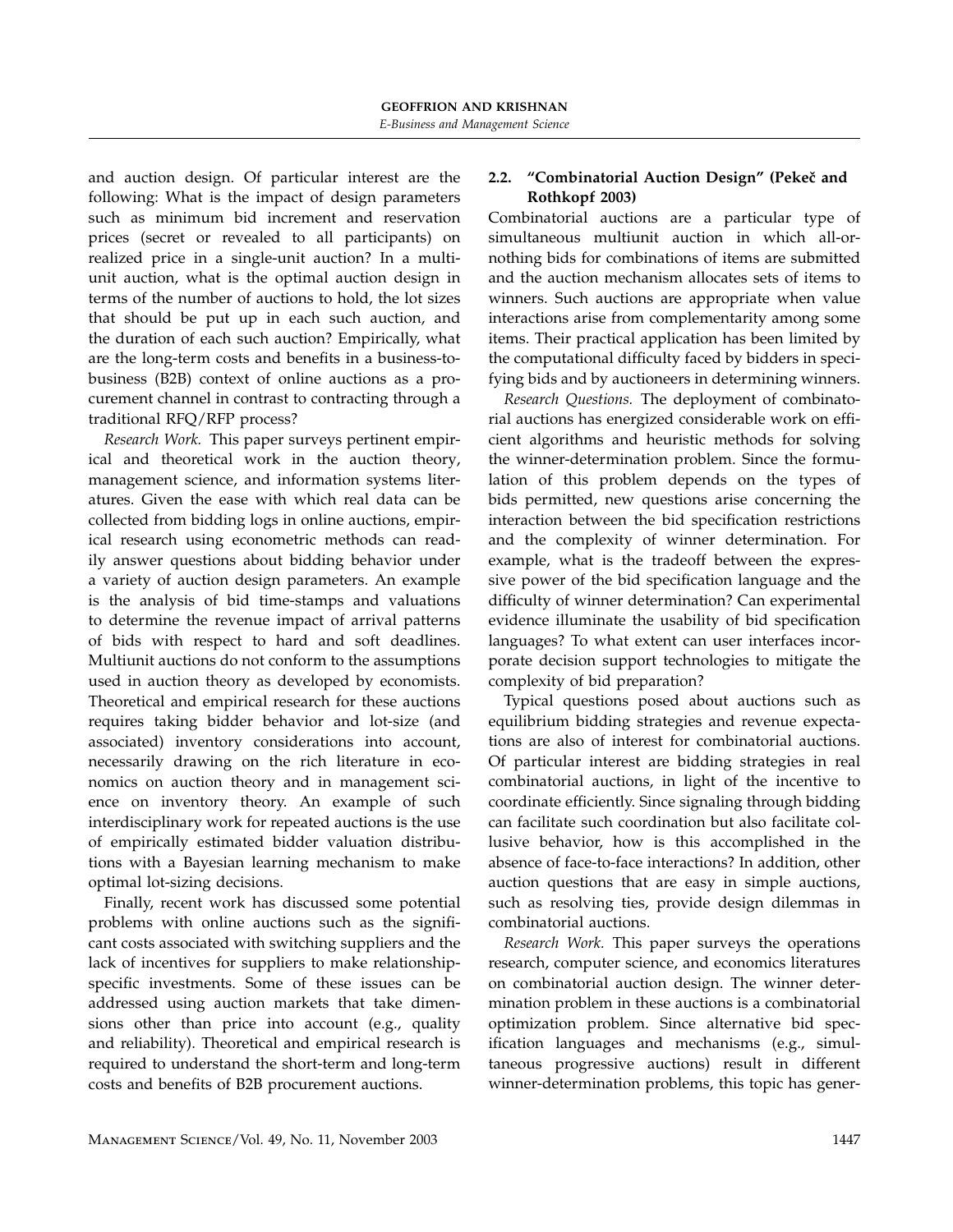ated considerable methodological work by operations researchers, especially those with expertise in integer programming. Computer scientists have also developed algorithms and efficient heuristics to address these problems and have analyzed their computational complexity. Work on issues pertaining to mechanism design, equilibrium bidding strategies, and revenue expectation naturally draws on game theory. Behavioral economists have conducted experiments to understand the behavior of bidders. While it is clear that game-theoretic mechanism design is important to all types of research in this area, the authors also stress that much existing theoretical work neither analyzes practically relevant combinatorial auctions nor properly informs their practical design (see Roth 2001 on this point). Thus, opportunities exist to make major contributions in this area using a combination of theoretical, empirical, and experimental approaches.

## 2.3. "Costly Bidding in Online Markets for IT Services" (Snir and Hitt 2003) and "Note on Online Auctions with Costly Bid Evaluation" (Carr 2003)

Online markets are used increasingly to procure services as well as goods. These markets use reverse auctions with a buyer issuing an RFP and then evaluating bids submitted by vendors. These papers study such a market for which, due in part to lack of standardization of the services covered, both bid preparation and bid evaluation are costly.

Research Questions. The rapid growth in online markets for IT services revitalizes interest in the following questions. What should the buyer and vendor strategies be in such markets? What is the role of bid-evaluation costs in determining these strategies? Do higher-value projects tend to attract lower-quality providers? Do higher-value projects tend to attract more bids? Are buyers with higher-value projects less likely to award them via such auctions?

Research Work. Both papers use game theory to model bidding behavior and bid-evaluation behavior in equilibrium. Snir and Hitt (2003) model the case where bidding is costly and there is variation in the vendor's cost and quality. They do not explicitly model the case where bid evaluation is costly.

Carr (2003) does so and establishes the more general result. Snir and Hitt (2003) draw on their results and Carr's to develop two hypotheses. They perform econometric tests on real data (nearly 5,000 observations) from an active online market for software development services and find support for their hypotheses. Such data, rarely available for offline markets, illustrates once again the generally data-rich environment for research on Internet-enabled business processes.

## 2.4. "An Inverse-Optimization-Based Auction Mechanism to Support a Multiattribute RFQ Process" (Beil and Wein 2003)

Firms are increasingly using multiattribute, multiround procurement auctions that evaluate bids on cost and noncost criteria such as quality, lead time, contract terms, supplier reputation, and incumbent switching costs. Typically a scoring rule is announced for comparing bids that essentially reduces the multiple bid attributes to a single composite dimension. The reduced transaction costs and the ease of collecting information from and about individual bidders in an Internet auction make multiround auctions more cost effective. They also make sophisticated auction designs more practical than is possible for offline auctions.

Research Questions. This paper exploits that opportunity and e-RFQ practices that permit scoring rules to be changed from one round to the next by asking a new question: How can the scoring rule be altered between bidding rounds so that the bidders' cost functions eventually can be deduced, thereby enabling maximization of the buyer's utility in a properly designed final round of bidding? The authors solve this problem under the assumption that bidders are myopic and do not bid strategically. Testing this behavioral assumption using real-world data or experimental data is an interesting and important question.

Research Work. The design of auctions has been dominated traditionally by a branch of economics (mechanism design) that assumes perfectly rational bidders and imposes incentive-compatibility constraints. As noted, this paper deviates from this tradition. The method it develops is based on inverse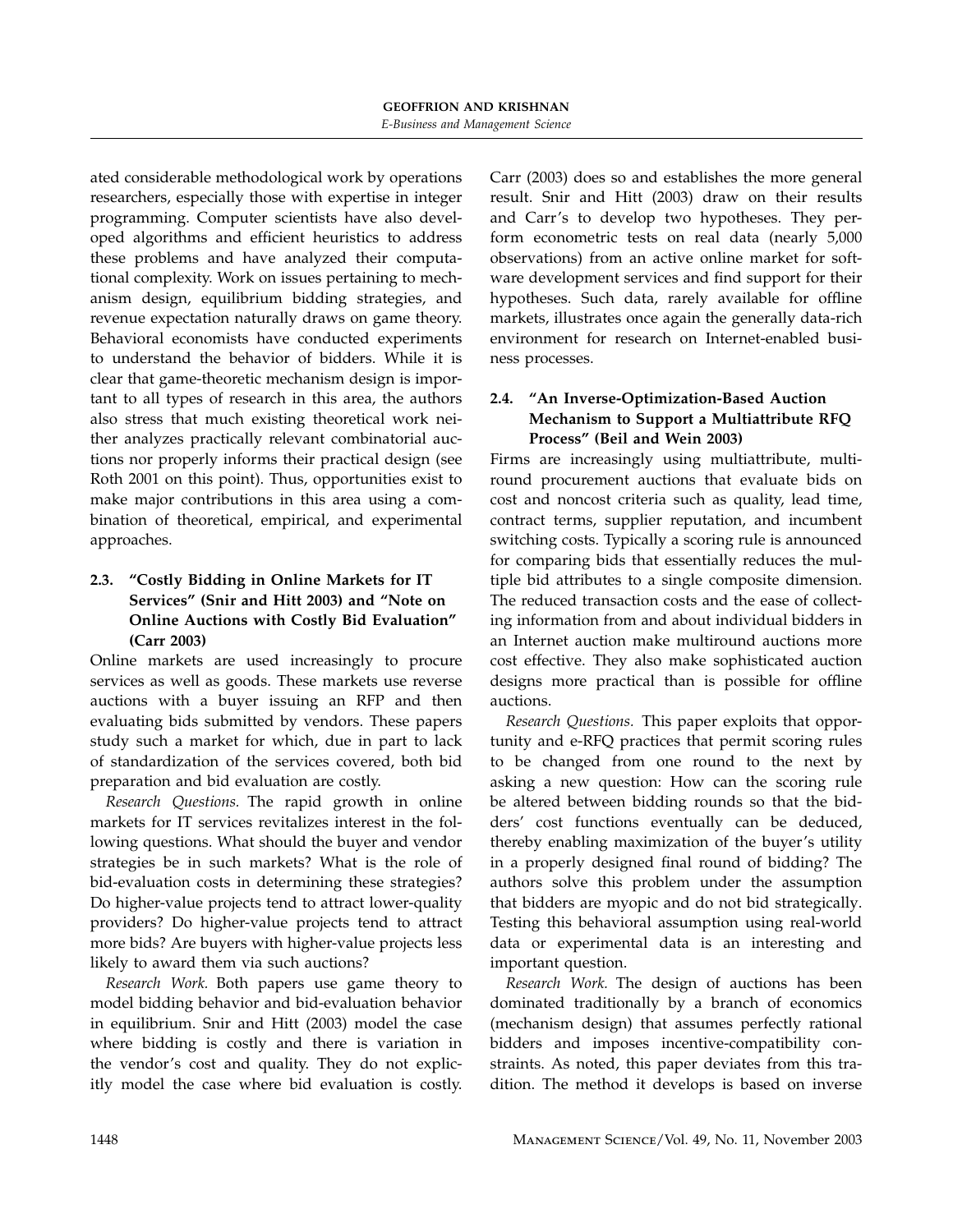optimization—a technique for deducing unobserved parameters of an optimization problem from observed solutions—and is the first application of this technique to auctions. The underlying behavioral assumption could be tested empirically by analyzing either bidding logs from real multiattribute e-RFQ auctions or bidding logs from carefully constructed experiments.

#### 2.5. "Group Buying on the Web: A Comparison of Price-Discovery Mechanisms" (Anand and Aron 2003)

Group buying has been around a long time, but the Web makes it much more practical than before. Indeed, this paper demonstrates at some length that it is quite widespread, in spite of the failure of some early, high-profile, online group-buying sites. Essentially, group buying offers a price-quantity schedule such that the price paid by any customer is not based on the quantity they order, but rather on the total amount that all customers order.

Research Questions. Different assumptions about demand uncertainty, production economies of scale, and the sequence of pricing versus production decisions lead to different practically relevant market scenarios. Questions of revitalized importance under various scenarios include: What is a monopolistic seller's profit-maximizing price-quantity schedule? How does the performance of an optimal groupbuying schedule compare relative to the simpler posted-prices mechanism and under what conditions is it better? How do the answers to these questions change in the presence of competition?

Research Work. This paper draws on two distinct literatures: the information economics literature on price discovery under demand uncertainty, and the operations management literature on quantity discounts. It uses standard analytic modeling methods and game theory to develop theoretical predictions about group buying and the conditions under which a monopolist should prefer it over posted prices. As the first rigorous attempt to develop theory about group buying, it also generates new questions and hypotheses. Empirical research using realworld demand data from group-buying sites can be used to test the theoretical predictions of the model. There are also opportunities to move this work closer to implementation by drawing on operations research methods to determine optimal price-quantity schedules under realistic demand scenarios.

## 2.6. "Measuring the Frictional Costs of Online Transactions: The Case of a Name-Your-Own-Price Channel" (Hann and Terwiesch 2003)

Conventional wisdom has it that transaction costs and search costs are much smaller in online markets than in offline ones, but these costs need not be negligible. Frictional costs for a manual bidding process turned out to be surprisingly significant in this study—about 3.5 euros on an MP3 player and 6 euros on a PDA. The next paper (Brynjolfsson et al. 2003) deals with the complementary matter of the benefits of online markets.

Research Questions. Consider the frictional costs bidders encounter in an online "name your own price" channel where they may revise and re-bid during the course of negotiating with a seller (for example, Priceline.com allows consumers to re-bid for long-distance phone cards). What is the magnitude of these frictional costs? How do they affect bidding behavior? Will the ability to revise and re-bid result in many rounds of bidding as they seek to learn the reservation price of the seller and thereby dissipate his information rents? How can knowledge of these costs be useful to the seller for improving the design of the user interface? Such questions, largely about the costs associated with online markets, did not exist prior to the advent of these markets.

Research Work. This paper draws on economics, operations research, and econometrics, and combines theoretical and empirical work. The frictional costs are estimated based on a dynamic programming model of individual bidding behavior. Subsequently, demographic factors (education, income) and experience with the website are investigated as drivers of frictional costs. Since the real-world retailer that provided the data for the study had changed from a policy that did not permit bid revision to one that did, the work uses the data from this quasi-natural, Internetbased experiment to test the revenue implications of the policy change.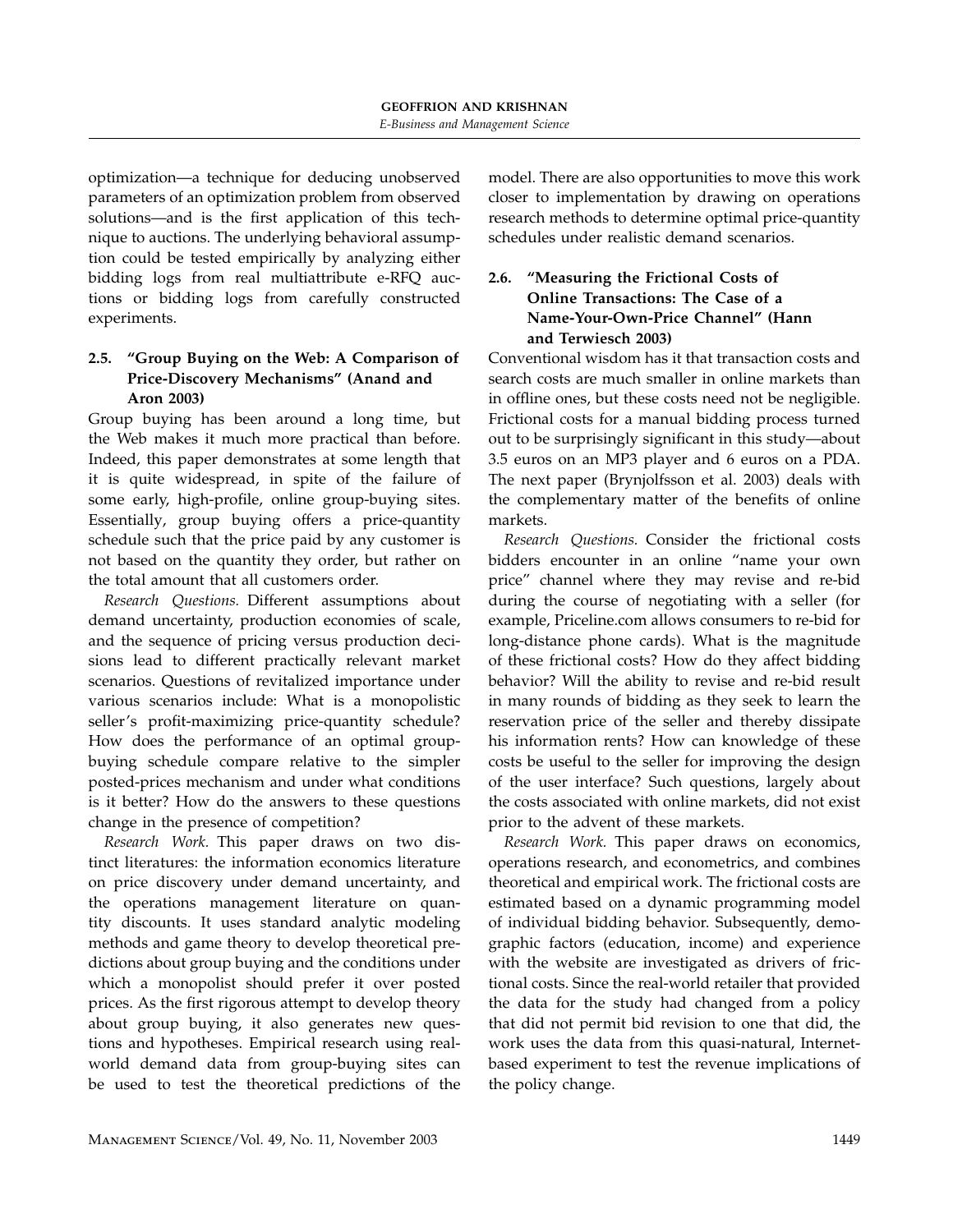## 2.7. "Consumer Surplus in the Digital Economy: Estimating the Value of Increased Product Variety at Online Booksellers" (Brynjolfsson et al. 2003)

In many common product categories, Internet retailers are able to carry a substantially larger variety of products than could be carried in brick-and-mortar stores. This is so because inventory can be avoided at the retail level, where it would be both expensive to carry and confined by the walls of the retail outlet.

Research Questions. Estimating the impact of this increased product variety on consumer surplus is a research question to which the Internet gives new urgency. This question is important to Internet retailers, investors, and entrepreneurs who want to identify and quantify the value proposition from Internetchannel business models. It is also relevant for governments analyzing the impact of Internet markets on consumers, on economic measures such as the consumer price index, and on the changing nature of economic welfare itself. In addition, there are questions relating to operational issues. As product variety increases, the retailer may be able to exploit it to provide a higher-quality interaction with the user through superior recommendations or co-marketing opportunities. What should variety be in terms of breadth or depth of listings in a given category to maximize profits or welfare?

The consumer surplus generated by the increased product variety of online booksellers was, surprisingly, found to be "7 to 10 times as large as the consumer welfare gain from increased competition and lower prices in this market."

Research Work. The chosen research question called for a highly resourceful, empirical approach that extended a known econometric method for estimating consumer welfare. This method is not typically in a management scientist's toolkit. There are other industries (e.g., music CDs, movie rentals, computer software, and consumer electronics) where the extended method may be applicable to the same important research question. Finally, it may also be used to study markets for products that only become viable due to the ability to virtually stock a large variety of products on the Internet.

## 2.8. "Integrating Long-Term and Short-Term Contracting via Business-to-Business Exchanges for Capital-Intensive Industries" (Kleindorfer and Wu 2003)

Prior to the emergence of online B2B exchanges, the focus in procurement was on negotiation and traditional forms of contracting. B2B exchanges and spot markets offer firms an opportunity to fundamentally rethink operational decisions on capacity and production. They provide a way to improve operational performance through better supply-demand coordination, while still preserving the value of longer-term contractual relationships and investment decisions. This is particularly important for capitalintensive industries where the out-of-pocket costs of excess capacity and the opportunity costs of underutilized capacity are high. These benefits of B2B exchanges and spot markets are made possible through the risk management possibilities of options and forwards.

Research Questions. These risk management opportunities, enabled by online exchanges and spot markets through options on capacity and output, raise new research questions. How can supply and demand best be coordinated in the presence of options-based instruments? What are the new types of options and the mechanisms for their valuation for nonstorable and storable goods? Additional questions are industry specific. For example, for the electric power industry, what should be the optimal set of purchasing contracts to fulfill retail demand while also engaging in speculative trading for profit?

Research Work. This paper, like Anand and Aron (2003), argues for the fusion of two previously separate literatures, pertinent parts of operations management and financial economics (particularly option theory). This fusion will provide the means to study the new research questions relating to decisions concerning capacity, capital asset utilization, contracts, demand management, fulfillment, technology choice, and risk management. Surveying the mostly theoretical work on these questions, the paper notes that the desired disciplinary integration is not without challenges. The operations management literature does not adopt such financial basics as efficient market theory and the capital asset pricing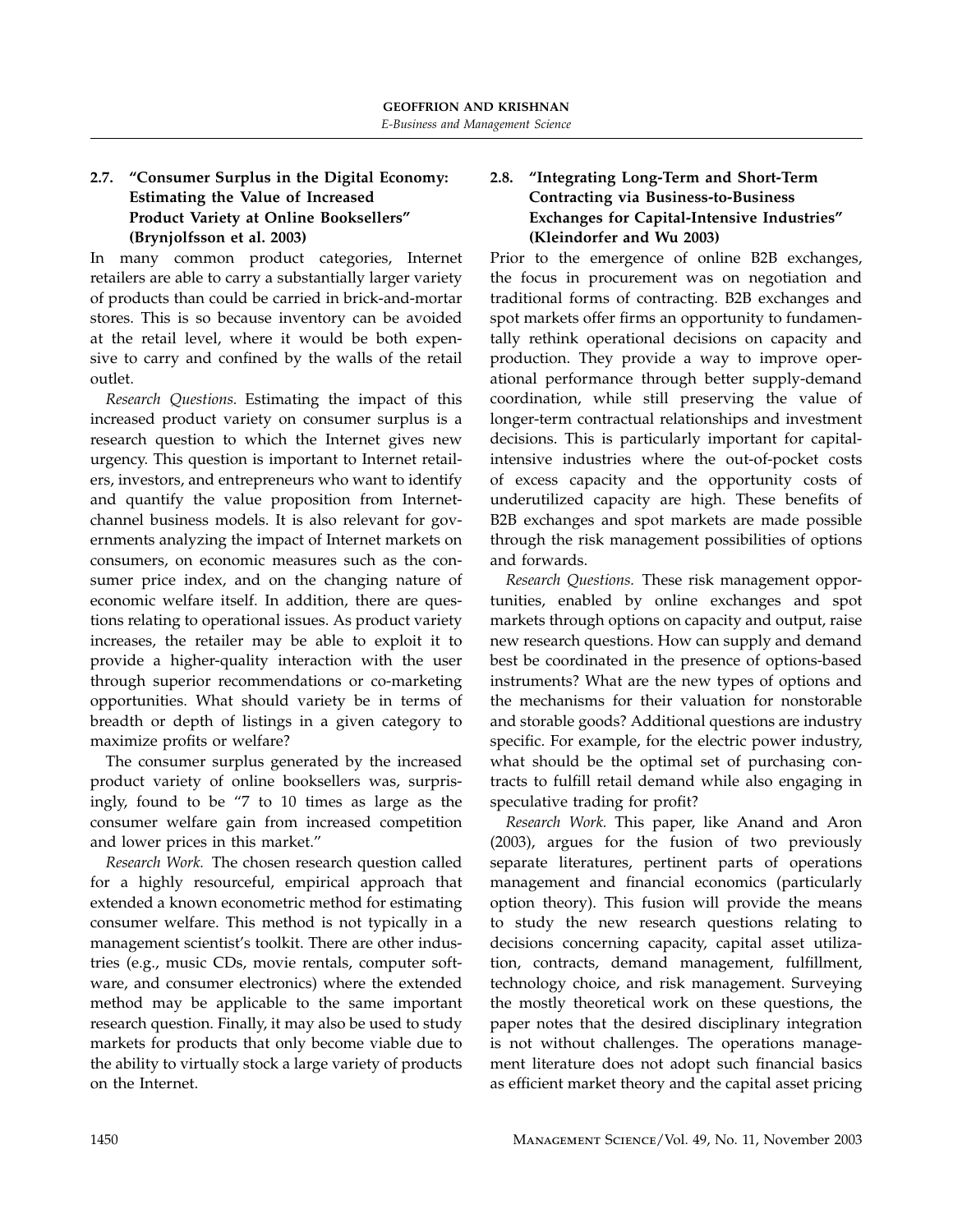model, and the financial economics literature does not take into account operational realities such as capacity limits and cost heterogeneity. The management science community has only begun to become aware of the opportunities promised by successful fusion.

# 3. Research Work: Important Changes Under Way

In the first part of this commentary and in the previous section, we saw that the digital economy is giving rise to many fundamentally new research questions. Here we offer summary comments relating to Q2—how research work is changing in response to these new research questions—from the vantage point of the papers in this issue, in its companion, and in our earlier special issue of Interfaces on e-business. We have two main observations.

#### 3.1. The Changing Mix of Donor Disciplines

The nature of research work in management science ought to change slowly if the new research questions are sufficiently similar to those that have driven management science in decades past. But we know from last month's commentary that the new questions are different in their origins, which are three:

1. the proliferating technology-mediated interactions among the parties participating in the digital economy,

2. the proliferating large-scale digital data sources, and

3. an increasing number of recurring operational decisions that need to be automated.

This leads to our first observation, which is that each of these research question wellsprings calls for knowledge from certain disciplines that have long contributed to management science, yet are not universally considered in its "core." Consider each wellspring in turn.

First Wellspring. Interactions among rational autonomous parties almost always lead to strategic behavior. This means that parts of game theory (including

mechanism design) are often relevant, and indeed we have seen ample evidence of this.<sup>1</sup> As explained in §1 of Part 1 of this commentary, all of the papers classified under "strategic interactions" use game theory (Swaminathan and Tayur 2003, Dellarocas 2003, Murthi and Sarkar 2003, Elmaghraby and Keskinocak 2003). So do most of the papers classified under "auctions" (Pinker et al. 2003, Pekeč and Rothkopf 2003, Snir and Hitt 2003, Carr 2003).<sup>2</sup> In addition, Anand and Aron (2003) make essential use of game theory to derive optimal group-buying price schedules, Datta et al. (2003) mention game-theoretic models of strategic behavior between providers and customers of a content distribution network, and the online appendix of Keskinocak and Tayur (2001) illustrates the use of game theory for gaining insights into multiunit Dutch auction bidding behavior and two managerial issues arising for supplier-buyer relations in the presence of a spot market.

The conspicuous appearance of game theory in more than half of the papers in this pair of special issues suggests that other topics in economics may also play important roles, and that is the case. For example, issues of market structure and competition from industrial organization (e.g., Tirole 1998) appear in Elmaghraby and Keskinocak (2003), Murthi and Sarkar (2003), and Datta et al. (2003); econometric methods (e.g., Greene 2002, Kennedy 1998) appear in Brynjolfsson et al. (2003), Hann and Terwiesch (2003), Murthi and Sarkar (2003), Snir and Hitt (2003), and Spann and Skiera (2003); the important role of information asymmetry from information economics (e.g., Levine and Lippman 1995, Shapiro and Varian 1998) appears in Anand and Aron (2003) and Swaminathan and Tayur (2003); and financial economics (e.g., LeRoy and Werner 2000, Luenberger 1998) makes its appearance in Kleindorfer and Wu (2003) (the study of risk management) and Spann and Skiera (2003) (the design of financial markets).

<sup>&</sup>lt;sup>1</sup> Interestingly, an essentially identical argument has been made for the relevance of game theory to theoretical computer science (Papadimitriou 2001).

<sup>2</sup> Beil and Wein (2003) essentially assume away bidder strategic behavior.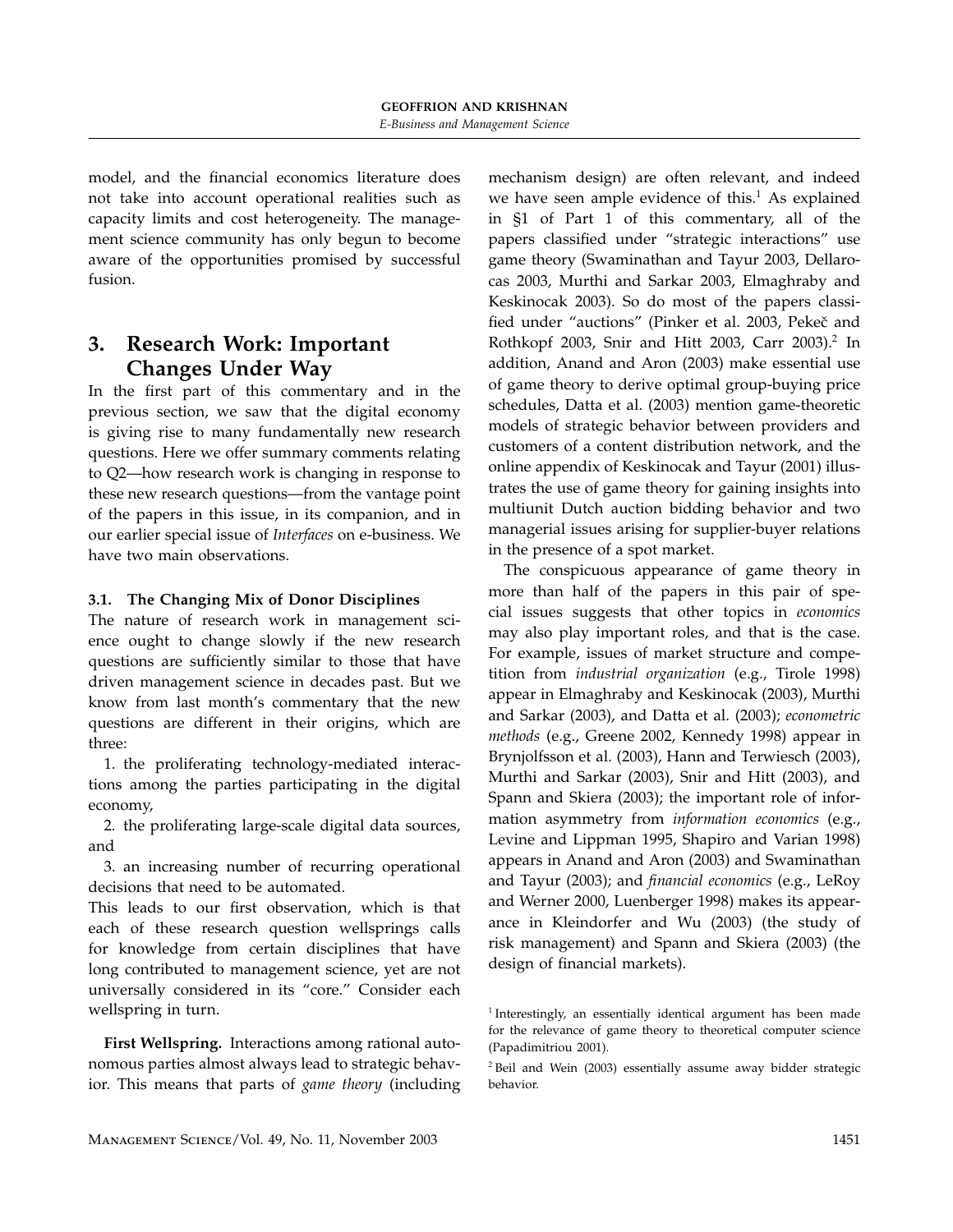Second Wellspring. We turn next to large-scale databases, much studied in computer science. Especially relevant are data mining (e.g., Fayyad and Uthurusamy 2002, Mitchell 1999), as motivated by Padmanabhan and Tuzhilin (2003) and Murthi and Sarkar (2003), and very large databases (VLDB<sup>3</sup>), as motivated by several papers cited toward the end of §4 of Part 1 of this commentary. Research products and commercial software from these fields are needed to deal effectively with many of the massive data sources now available.

Third Wellspring. Automating recurring operational decisions in real time or near real time was motivated at the end of §4 of Part 1 of this commentary and illustrated with five papers that all happen to be in the companion issue. Several other papers in both of these special issues also invite real-time implementation. This kind of automation can pose challenges beyond those of algorithmic efficiency, such as decision making with incomplete information. As mentioned in Geoffrion and Krishnan (2001), the latter topic is studied in computer science under the heading of online algorithms. Real-time implementation also calls for design that is compatible with today's standards (e.g., the XML-based standards now at the core of Web services) and with application programming interfaces for ERP (enterprise resource planning), database, workflow, and other host systems. History suggests that management scientists need to become familiar with such matters and to participate in implementations, or at least produce research products conducive to implementation. Otherwise, automation will occur anyway using only the most primitive decision technologies, as happened in supply chain management in the mid-1990s (e.g., Brown 2003, Sodhi 2001).

These three research-question wellsprings owe everything to the rapidly progressing information infrastructure on which the digital economy is built. That infrastructure itself is a legitimate domain for management science research. Using content delivery networks as an example (Datta et al. 2003), work on operational issues such as cache location and sizing (e.g., Breslau et al. 1999) requires considerable knowledge of the underlying network technology, as well as optimization methods. Work on pricing and related strategic issues (e.g., Hosanagar et al. 2003) draws on the economics of industrial organization to develop symbolic and numerical models taking technological aspects into account. More generally, work on operational issues, pricing, and strategic issues should interest many firms whose business includes some part of the information infrastructure (e.g., Datta et al. 2003 comes out of such a company). Doing such work requires knowing pertinent parts of computer science and information technology as well as management science, and often some economics too.

Thus it is evident that many of the research questions raised by the digital economy require an interdisciplinary approach in which other disciplines, especially parts of economics<sup>4</sup> and computer science, $5$ have important contributions to make in concert with management science's core content. Management science researchers have ample motivation to study these disciplines: to be more self-sufficient when working without collaborators from these disciplines, to be more effective on research teams that include collaborators from them, and to set the stage for the breakthroughs that science often achieves when disciplines cross-fertilize. Many of the papers in these issues exhibit the advantages of interdisciplinary synergy, including Padmanabhan and Tuzhilin (2003), Pinker et al. (2003), Hann and Terwiesch (2003), and Kleindorfer and Wu (2003).

#### 3.2. Shifting Research Productivities

Our second main observation concerning management science work on the research questions

<sup>&</sup>lt;sup>3</sup> At this writing, VLDB is commonly taken to be upwards of 500 gigabytes.

<sup>4</sup> For example, microeconomics, econometrics, industrial organization, financial economics, game theory, and information economics. These terms can be found in the American Economic Association's subject classification index.

<sup>&</sup>lt;sup>5</sup> For example, network architecture and design, spatial and statistical databases, workflow management, data mining and learning techniques, algorithms and their analysis, and multiagent systems. These terms can be found in the ACM Computing Classification System.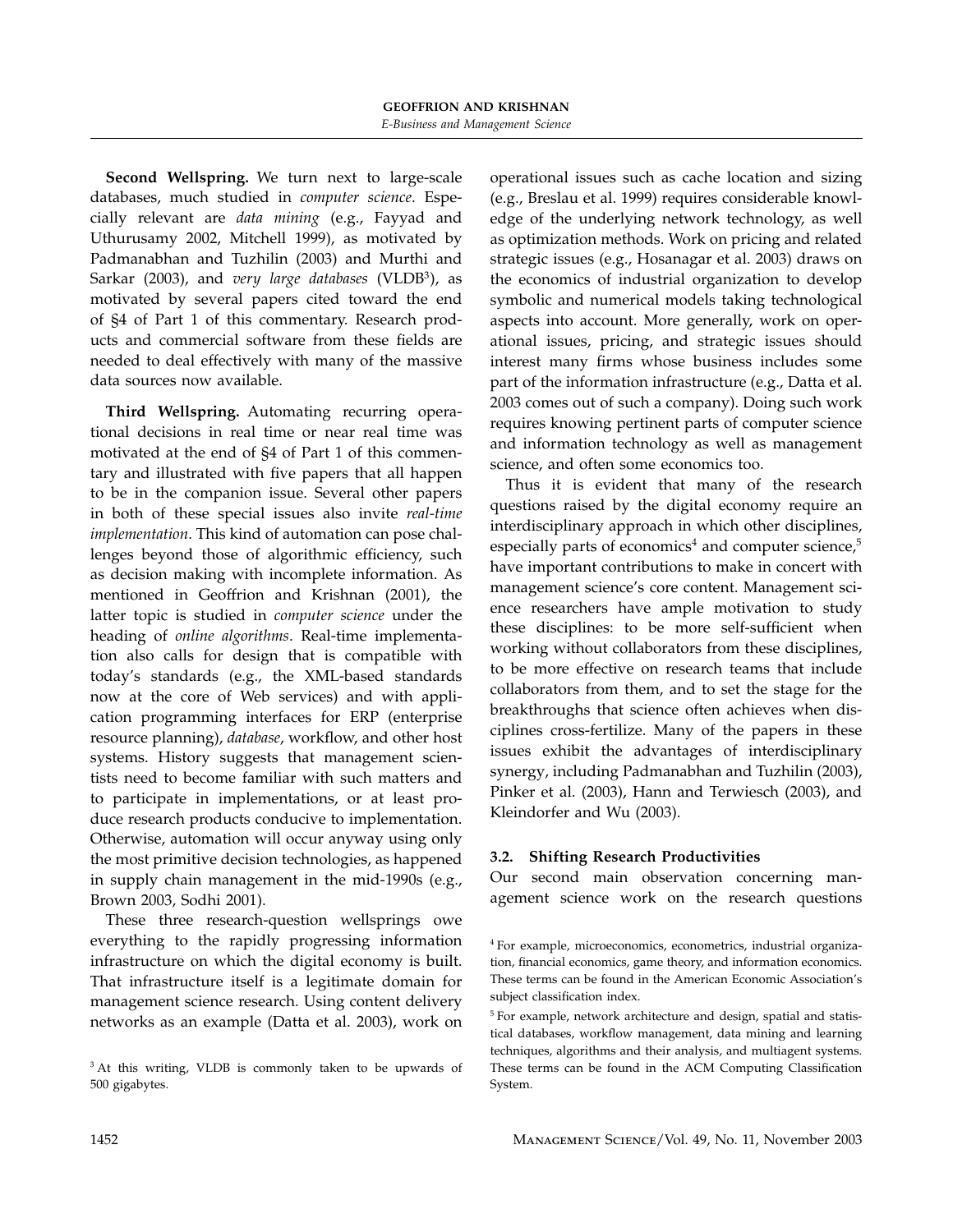identified in these special issues is that there is a trend toward making greater use of computation and communication. This trait is pronounced in more than half of the papers in this pair of issues, including five of the six original research contributions. In terms of the four kinds of research work recognized in §2 of Part 1 of this commentary (empirical, methodological, theoretical, and precursive), this suggests that both empirical and methodological work are gaining at the expense of purely theoretical work (we see no clear implication for precursive work).

It is easy to understand such a trend in terms of the changing relative productivities of these three kinds of research work, because computation, data, and communication are much more important as factors of production in empirical and methodological work than in theoretical work. The cost and availability of these factors have changed enormously while technology has made thinking, the main ingredient of theoretical work, only moderately more productive per labor hour or per resource dollar. Computation used to be slow, expensive, and inaccessible, but now it is fast, cheap, and at everyone's fingertips. Data used to be difficult to obtain, awkward to share among applications, and expensive to store and communicate. But now many kinds of data are abundantly available either routinely through the kinds of sources mentioned in §4 of Part 1 of this commentary or through expedient Internet experiments as illustrated by Brynjolfsson et al. (2003), Hann and Terwiesch (2003), and Spann and Skiera (2003). Data is much easier to share among applications with the emergence of XML (e.g., Bradley 2003) and associated technologies such as XSLT (Extensible Stylesheet Language Transformations). The costs of data storage and communication have been dropping for decades at least as rapidly as the cost of computation, and at an industry-altering rate. Moreover, there is a growing wealth of computational services and software readily available via the Internet that can be of great value to researchers (e.g., Fourer and Goux 2001, Geoffrion and Krishnan 2001, Lougee-Heimer 2003). These seismic shifts in the cost and availability of computation, data, communication, and OR-related computational resources cause empirical studies and numerical methods to become more competitive every year as complements to mathematically based theoretical studies. This may not be unfortunate (Meredith 2001).

We are far from the first to make this general observation about the shifting nature of scientific work as a consequence of dramatically shifting cost-benefit ratios. Management science is not the only discipline in which computational studies with real or generated data can be effective as an instrument of discovery and as a source of useful insights and results when the unwanted assumptions needed for mathematical tractability are cast aside. Such developments have given birth to entirely new fields, including "computational economics" and "computational statistics." Focusing on just one use of computation, simulation, a recent statement of program objectives for NSF's Advanced Computational Research Program (1999) states in part:

As pointed out in many documents and reports, computer simulation has now joined theory and experimentation as a third path to scientific knowledge. Simulation plays an increasingly critical role in all areas of science and engineering.

The preface of a recent book on computational statistics offers this view:<sup>6</sup>

Computational statistics shares two hallmarks with other "computational" sciences, such as computational physics, computational biology, and so on. One is a characteristic of the methodology: it is computationally intensive. The other is the nature of the tools of discovery. Tools of the scientific method have generally been logical deduction (theory) and observation (experimentation). The computer, used to explore large numbers of scenarios, constitutes a new type of tool. Use of the computer to simulate alternatives and present the research worker with information about these alternatives is a characteristic of the computational sciences. In some ways, this usage is akin to experimentation. The observations, however, are generated from an assumed model, and

<sup>6</sup> Another appreciation of computational statistics by two of its pioneers (Efron and Tibshirani 1991) explains how bootstrap methods, nonparametric regression, and other modern, computationally intensive methods liberate statistics from the tyranny of traditional statistical tools designed in the days when computation was very expensive relative to mathematics.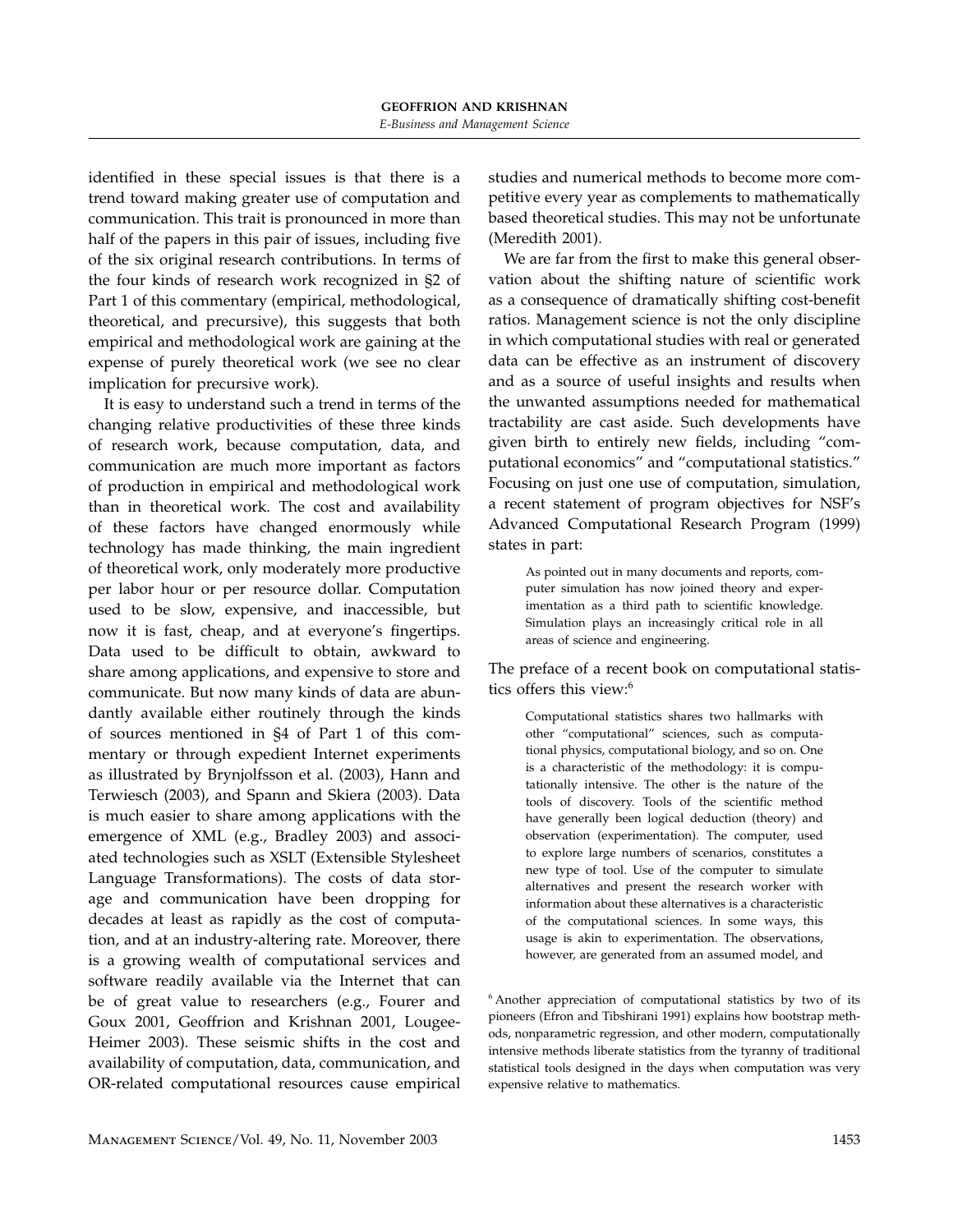those simulated data are used to evaluate and study the model (Gentle 2002).

Similar views of how computation complements traditional theoretical science can be found in other fields such as economics, where experimental economics and computational economics are both very well established. A senior academic economist who has played a leading role in designing major auctions and other markets has reflected at length on what his consulting experience has taught him (Roth 2001). He makes a strong case for the development of a new field that he would call "design economics." Such a field, he believes, would need to supplement game theory extensively with experimentation and computation in ways he explains and illustrates in convincing detail.

Thus, we find considerable support from neighboring fields for our second observation concerning the trend of management science research work toward computational and empirical approaches and away from the purely theoretical.

In summary, we believe that management science will continue to make good progress on the new and revitalized research questions raised by the emerging digital economy to the extent that it assimilates or partners with pertinent parts of economics and computer science/information technology and becomes more computational, in keeping with changing cost-benefit ratios.

# 4. Conclusion

This issue completes the project begun with our Interfaces (2001) special issue. We have been particularly concerned in this issue and its companion with (1) the nature and origins of the fundamentally new or revitalized research questions of managerial interest being raised by the digital economy, and (2) the related implications for the training and self-renewal of management scientists who wish to work on the research questions being spawned.

Last month, we dealt with (1) by noting the great variety of new research questions that arise, a variety further documented this month. We also posited that they arise from three specific wellsprings inherent in the digital economy.

In this article, we have dealt with (2) by noting the increasing importance of parts of economics and computer science/information technology to the continued success of management science. We also noted the productivity advantage to management science researchers of expending a greater share of their effort on empirical and methodological work.

This completes our two-part commentary on management science as it strives to meet the challenges presented by the emerging digital economy. It may appear, from this commentary, that the mutual impacts of the digital economy and management science on one another run mainly from the former to the latter. However, that would be far from the truth. The papers in these two issues and those in Interfaces (2001) document at length some of management science's significant contributions toward building a deeper understanding of the digital economy and toward helping managers with many important decisions for which there is scant experience on which to rely.

We hope that these two special issues, together with Interfaces (2001), will help management science researchers to recognize promising new opportunities and to identify some of the approaches most likely to be fruitful.

#### Acknowledgments

We are most grateful to all of our authors for their diligent, prompt, and invariably cheerful efforts no matter how many revisions we requested (as many as 7), and for crafting such careful and individualized responses to the many detailed reports they received from the associate editors, the referees, and us.

Our associate editors likewise performed to a high standard. We count ourselves fortunate to have had the services of Professors Eric Bradlow, Scott Carr, Paulo Goes, ManMohan Sodhi, Jan Stallaert, and Rakesh Vohra, and extend our sincere appreciation to them.

Thanks go also to approximately 75 referees for their indispensable advice; to Professor Hau Lee, who commissioned these issues, and to Professor Wally Hopp who inherited them—we could not have asked for more support or encouragement; to Pamela Price Klebaum, the freelance copy editor we engaged to help with more than half of the manuscripts; and to the production staff at INFORMS, who handled the manuscripts and our special requests with competence and grace.

#### References

Anand, K. S., R. Aron. 2003. Group buying on the Web: A comparison of price-discovery mechanisms. Management Sci. 49(11) 1547–1564.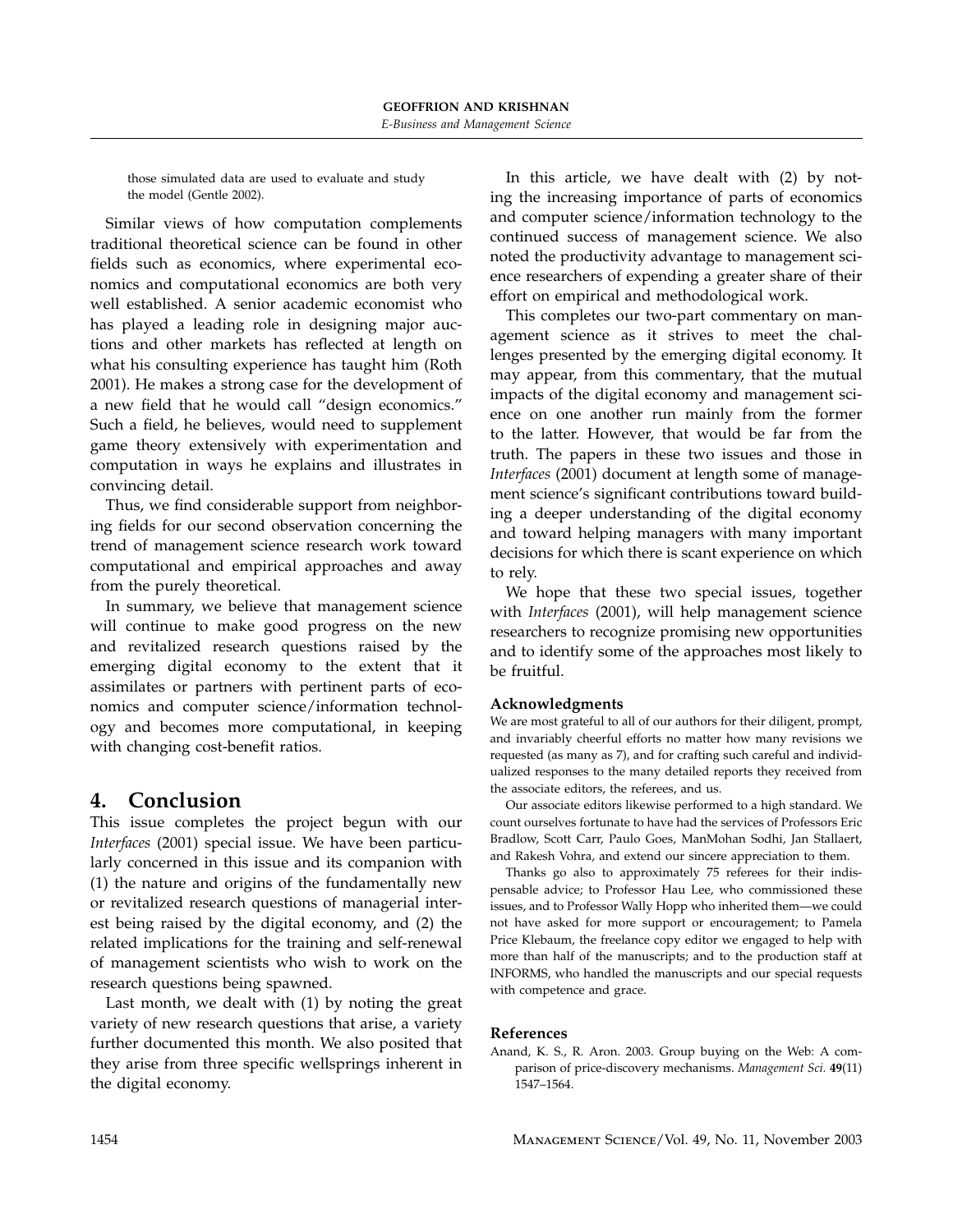- Beil, D. R., L. M. Wein. 2003. An inverse-optimization-based auction mechanism to support a multiattribute RFQ process. Management Sci. 49(11) 1529–1546.
- Boyd, E. A., I. Bilegan. 2003. Revenue management and e-commerce. Management Sci. 49(10) 1363–1386.
- Bradley, G. 2003. Introduction to Extensible Markup Language (XML) with operations research examples. Newsletter INFORMS Comput. Soc. 24(1) 1, 8–20.
- Breslau, L., P. Cao, L. Fan, G. Phillips, S. Shenker. 1999. Web caching and Zipf-like distributions: Evidence and implications. Proc. IEEE Infocom 1999. New York.
- Brown, G. G. 2003. Has IT made OR obsolete? Conf. Proc., INFORMS Conf. OR/MS Practice. Phoenix, AZ, 3–30.
- Brynjolfsson, E., Y. Hu, M. D. Smith. 2003. Consumer surplus in the digital economy: Estimating the value of increased product variety at online booksellers. Management Sci. 49(11) 1582–1598.
- Carr, S. M. 2003. Note on online auctions with costly bid evaluation. Management Sci. 49(11) 1521–1528.
- Datta, A., K. Dutta, H. Thomas, D. VanderMeer. 2003. World wide wait: A study of Internet scalability and cachebased approaches to alleviate it. Management Sci. 49(10) 1425–1444.
- Dellarocas, C. 2003. The digitization of word of mouth: Promise and challenges of online feedback mechanisms. Management Sci. 49(10) 1407–1424.
- Efron, B., R. Tibshirani. 1991. Statistical data analysis in the computer age. Science 253 390–395.
- Elmaghraby, W., P. Keskinocak. 2003. Dynamic pricing in the presence of inventory considerations: Research overview, current practices and future directions. Management Sci. 49(10) 1287–1309.
- Fayyad, U., R. Uthurusamy. 2002. Evolving data mining into solutions for insights. Comm. ACM 45(8) 28–31.
- Fourer, R., J.-P. Goux. 2001. Optimization as an Internet resource. Interfaces 31(2) 130–150.<sup>∗</sup>
- Gentle, J. E. 2002. Computational Statistics. Springer-Verlag, Heidelberg, Germany, http://www.science.gmu.edu/jgentle/ cmstbk/cmstpref.htm.
- Geoffrion, A., R. Krishnan. 2001. Prospects for operations research in the e-business era. Interfaces 31(2) 6–36.<sup>∗</sup>
- Geoffrion, A., R. Krishnan. 2003. E-Business and management science: Mutual impacts (Part 1 of 2). Management Sci. 49(10) 1275–1286.
- Greene, W. H. 2002. Econometric Analysis, 5th ed. Prentice Hall, Englewood Cliffs, NJ.
- Hann, I. H., C. Terwiesch. 2003. Measuring the frictional costs of online transactions: The case of a name-your-own-price channel. Management Sci. 49(11) 1565-1581.
- Hosanagar, K., R. Krishnan, J. Chuang, V. Choudhary. 2003. Pricing and resource allocation in caching services with multiple levels

<sup>∗</sup> Freely available at http://pubsonline.informs.org/feature/.

of QoS. Working paper, Heinz School of Public Policy and Management, Carnegie Mellon University, Pittsburgh, PA.

- Interfaces. 2001. Special issue: OR/MS and e-business. A. Geoffrion, R. Krishnan, eds. Interfaces 31(2) 1–150.<sup>∗</sup>
- Kennedy, P. 1998. A Guide to Econometrics, 4th ed. MIT Press, Boston, MA.
- Keskinocak, P., S. Tayur. 2001. Quantitative analysis for Internetenabled supply chains. Interfaces 31(2) 70-89.<sup>∗</sup>
- Kleindorfer, P. R., D. J. Wu. 2003. Integrating long-term and short-term contracting via business-to-business exchanges for capital-intensive industries. Management Sci. 49(11) 1599–1614.
- LeRoy, S. F., J. Werner. 2000. Principles of Financial Economics. Cambridge University Press, Cambridge, England.
- Levine, D. K., S. A. Lippman. 1995. Introduction. D. K. Levine, S. A. Lippman, eds. The Economics of Information, vol. I, Edward Elgar Publishing Company, Cheltenham, England, xi–xliv.
- Lougee-Heimer, R. 2003. The Common Optimization INterface for Operations Research: Promoting open-source software in the operations research community. IBM J. Res. Development 47(1) 57–66.
- Luenberger, D. G. 1998. Investment Science. Oxford University Press, Oxford, U.K.
- Management Science. 2003. Special issue: E-Business and management science: Mutual impacts (Part 1 of 2). A. Geoffrion, R. Krishnan, eds. Management Sci. 49(10) 1275-1286.
- Meredith, J. R. 2001. Reconsidering the philosophical basis of OR/MS. Oper. Res. 49(3) 325–333.
- Mitchell, T. 1999. Machine learning and data mining. Comm. ACM 42(11) 30–36.
- Murthi, B. P. S., S. Sarkar. 2003. The role of the management sciences in research on personalization. Management Sci. 49(10) 1344–1362.
- National Science Foundation. 1999. Program announcement 98-168, Directorate for Computer and Information Science and Engineering, Division of Advanced Networking Infrastructure and Research, Advanced Computational Research Program, National Science Foundation, http://www.nsf. gov/pubs/1999/nsf98168/nsf98168.htm (Retrieved July 20, 2003).
- Padmanabhan, B., A. Tuzhilin. 2003. On the use of optimization for data mining: Theoretical interactions and eCRM opportunities. Management Sci. 49(10) 1327–1343.
- Papadimitriou, C. H. 2001. Algorithms, games, and the Internet. Proc. 33rd Annual ACM Sympos. Theory Comput. Heraklion, Crete, Greece, 749–753.
- Pekeč, A., M. H. Rothkopf. 2003. Combinatorial auction design. Management Sci. 49(11) 1485–1503.
- Pinker, E. J., A. Seidmann, Y. Vakrat. 2003. Managing online auctions: Current business and research issues. Management Sci. 49(11) 1454–1484.